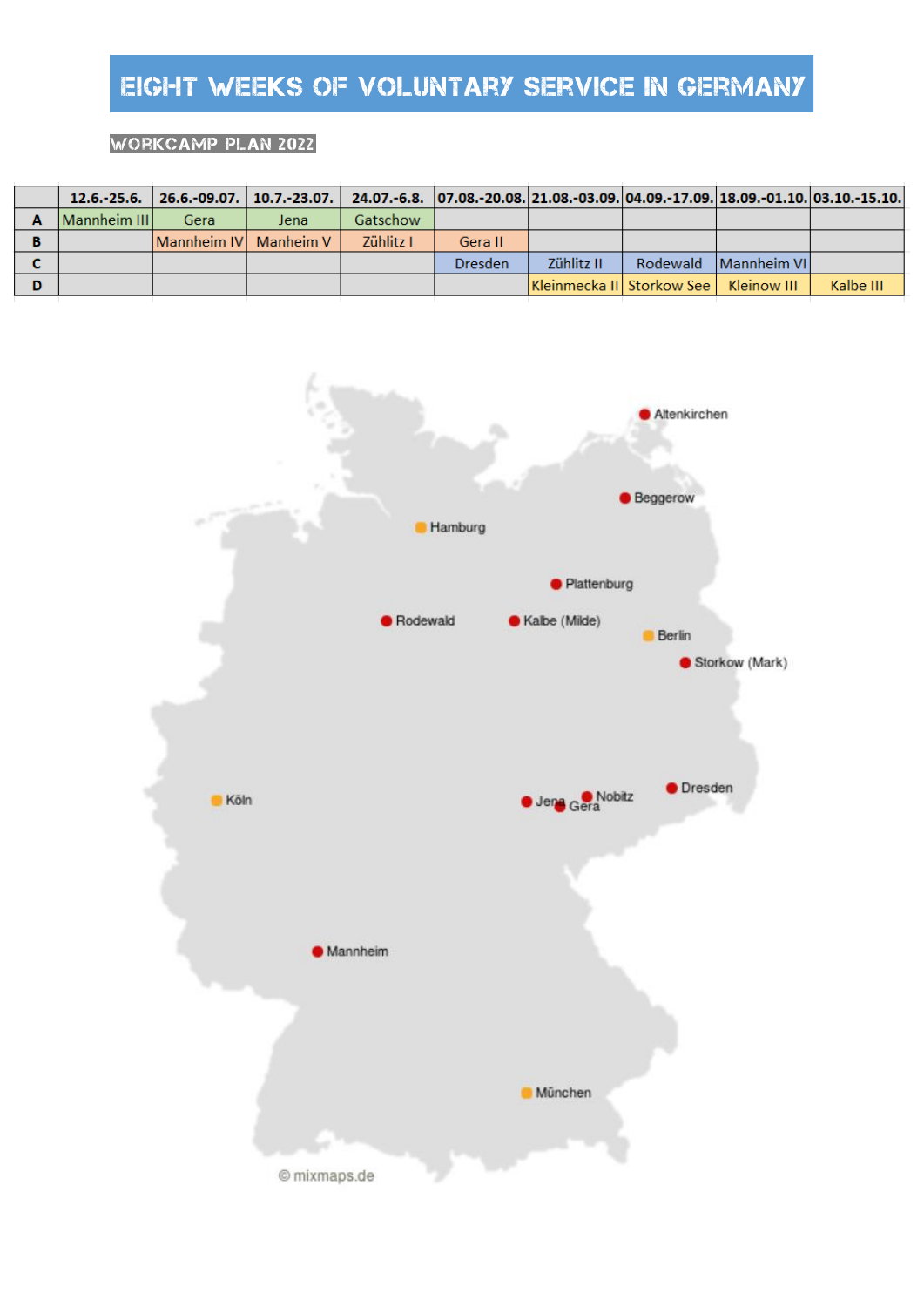**MANNHEIM** 



The NGO "Diakonische Hausgemeinschaften Mannheim e.V." is renovating two barrack buildings in the conversion area in Mannheim city. An inclusive place is being created, where disabled people, families, and artists can live, work and support each other. In a mix of living units, studios, and exhibition rooms, living and artistic activities will be very close to each other. You will set up laboratories for art education and art production, build outdoor terraces and an oven with clay. You will live in apartments in the area, all meals will be provided by the project. In your free time, you can hang out in Mannheim, Frankfurt, or the beautiful historical Heidelberg.

## **GERA**

The Kulturhaus Häselburg is a laboratory for creative, cosmopolitan, and diverse urban society. The former girls' school in Gera's city center houses several cultural institutions. A cultural café is now to be built in a former residential building with a bakery dating from 1894. This cultural café should become a meeting venue where students, families, and gallery guests can have a coffee or lunch during the day, and cultural and club events can take place in the evenings. In summer 2022, the first rooms will be completed and temporarily opened as a summer café. You will build drywalls, finish the interior, install a fire protection ceiling, and paint. You will live in the project building in two bedrooms and in your leisure time, you can use the facilities of the Kulturhaus and the offers of the art school and take part in the cultural events.





## JENA

FreiRaum-Jena e.V. is a socio-cultural association and focuses its activities on the development of low-threshold, non-commercial spaces in Jena for culture, education, and politics. For several years, it has been renovating the old slaughterhouse in Jena in cooperation with a skate/youth and a theater club. Together they aim to create a colorful socio-cultural center. Numerous activities are scheduled for the summer of 2022 as part of the interior work and the design of the outdoor area. You will work with concrete; help laying electric and water installation and replace false ceiling. The food will be mainly vegetarian. You can canoe on the Saale River and visit the music festival Kulturarena with famous bands.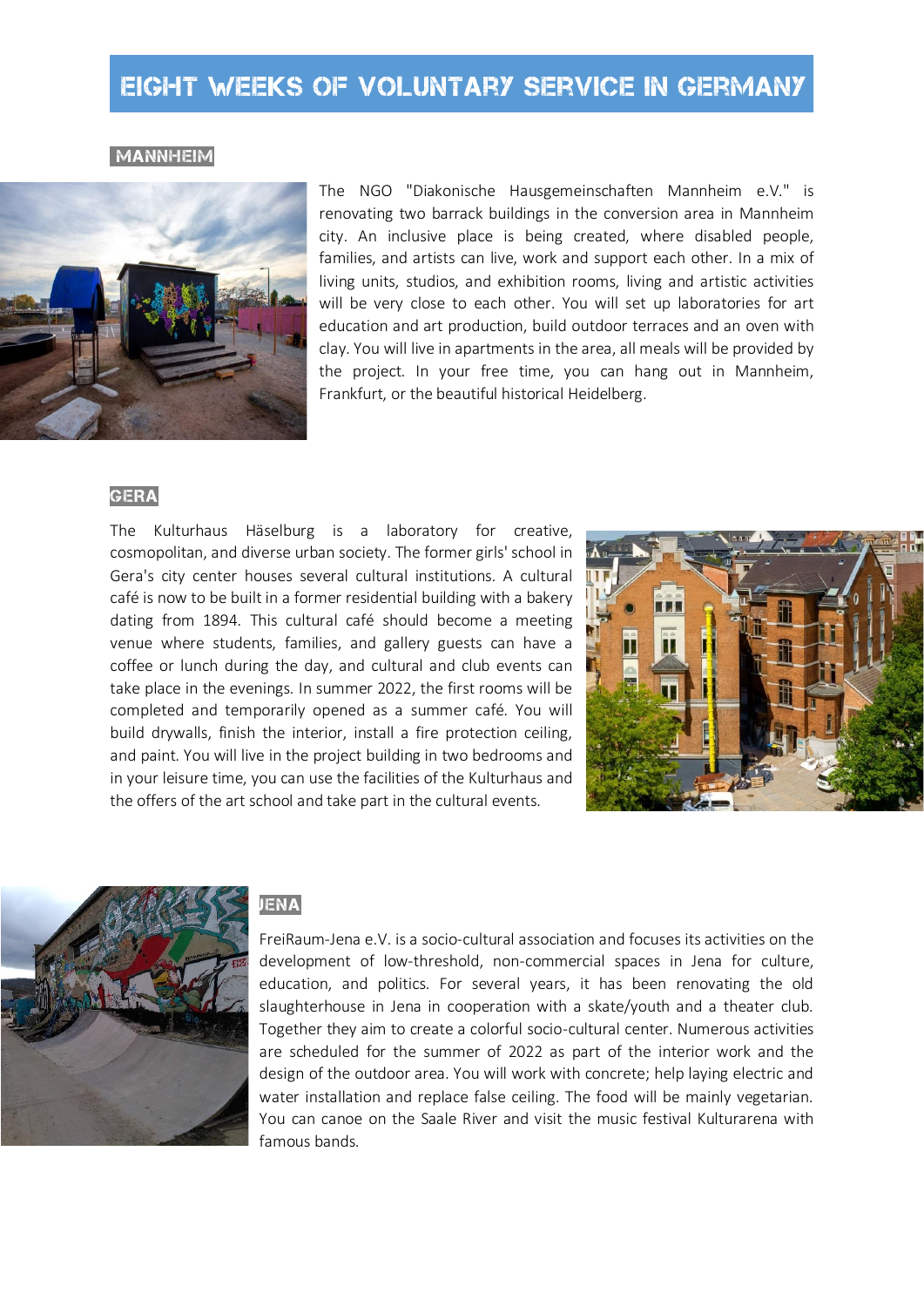### GATScHOW (BEGGEROW)

The association "Landkombinat" owns a former farm in Gatschow which offers an open working and meeting place for community building, crafts, and production. With the help of volunteers, friends, and neighbors, the farm is being renovated using ecological



construction methods (straw bale construction, green roofs, clay construction). This year, with the support of the construction camp, a baking oven is to be built. The planned bakehouse will be a new community place in the small village to strengthen the exchange and cohesion of the village community and to provide everyone with delicious organic baked goods. An open bakehouse will be built - mainly with natural building materials and old building materials from second use. You will live in simple shared rooms or construction trailers and the sanitary facilities are simple too. At the weekends you can go to the Baltic Sea or go for a paddling tour.



## ZÜHLITZ (ALTENKIRCHEN)

The old Zühlitz schoolhouse was built in 1930 and used until the 1970s. The association "Schule Zühlitz e.V." wants to transform the building into a meeting place where ecological garden culture, traditional preservation of food (preserving, smoking, fermenting) and ecological building can be practiced. There will also be workshops for political education. You will do demolition work, prepare seawood for insulation, paint and make floors.

The accommodation is in a caravan or a Finn hut. You can take part in the morning yoga and meditation or spend leisure time on the beach. Zühlitz is on an idyllic island with lonely beaches, but there is also an open-air stage with a changing programme and a disco.

#### DRESDEN

Five years ago, the self-determined house project "Weinberg 21" bought a 200-year-old farm on the outskirts of Dresden and renovated it with a lot of personal contribution. Now work is due to be carried out in the garden, for which the association is employing a specialist in dry stone wall construction, who will guide the work. The ancient technique of building dry stone walls promotes biodiversity in the garden. Except for the dry stone walls, paths and flower beds will be built. Minor repairs to the buildings are also on the agenda. You will sleep in huts for 2-3 people, shower and toilets are in the residential building. There is a swimming lake nearby. There will be movie nights in the barn and yoga sessions. And you can explore the beautiful city of Dresden.

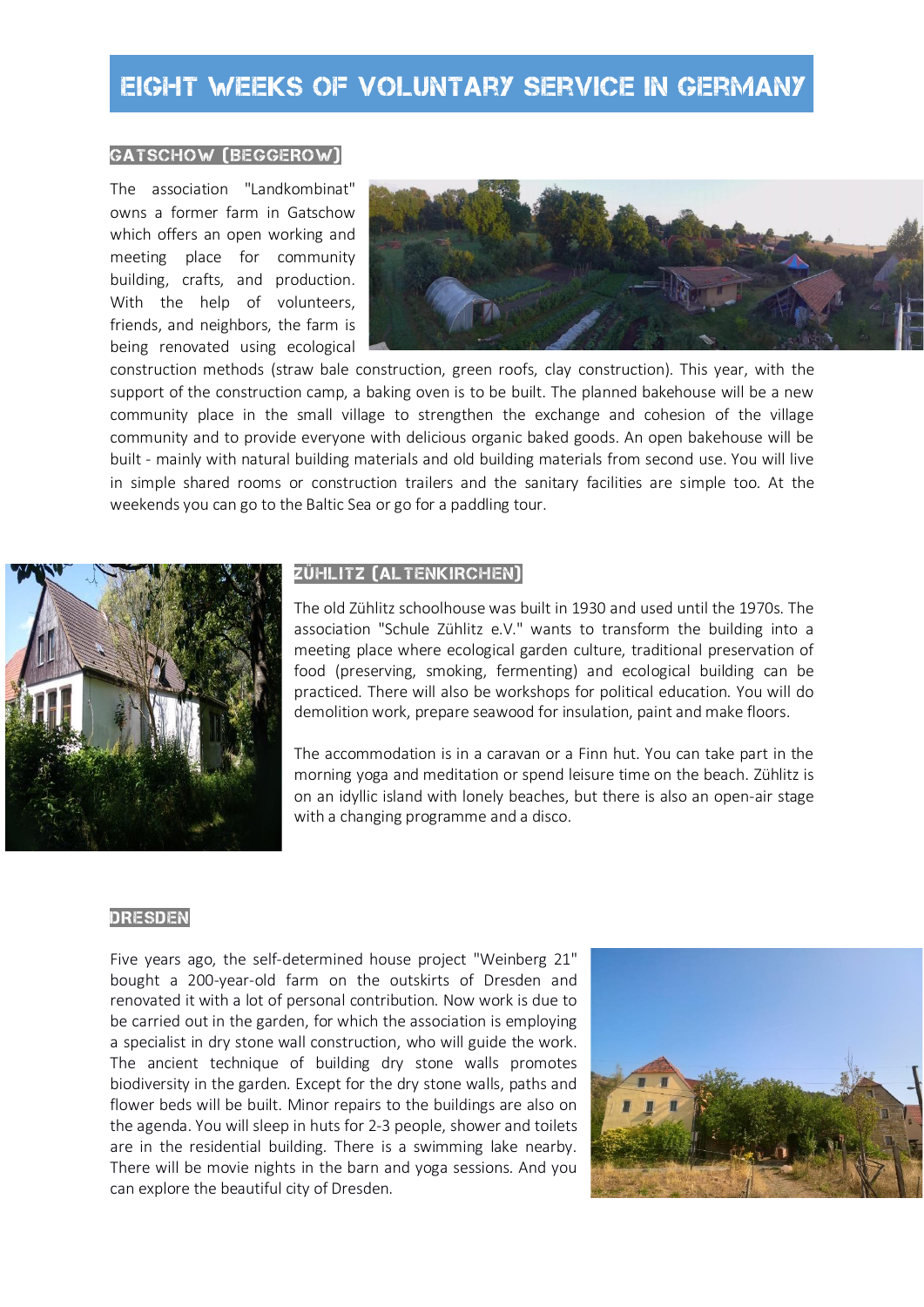### **RODEWALD**

The "Binderhaus", a former residential house with a doctor's practice and a large garden had to be demolished in the 1990s after the owner couple died. A citizens' movement arose to prevent the demolition and to transform the house into a cultural centre. Since then, the association "Binderhaus e.V." has been organising cultural and community events here.

You will help repair pavements and make them barrier-free. You will live in the Binderhaus, all meals will be provided by the project, your help in preparing them will be appreciated. In your free time, you can visit Hannover or Bremen or borrow a bicycle and explore the countryside.





## KLEINMECKA (NOBITZ)

The "Kulturhof Kleinmecka e.V." wants to revive a farm from 1801 in the middle of a picturesque cultural landscape with art and culture. The focus is on reused building materials, old handicraft techniques, and sustainability. The project conducts workshops on building crafts (clay, wood, and lime), concerts, and volunteer work. You will do masonry and brickwork, work with clay and install doors. You will live in simple rooms in the project and in your leisure time, you can play music with the others, go to the swimming pool or visit the exciting city Leipzig.

#### STORKOW SEE

The "CVJM Berlin e.V." was founded in 1883 and is thus the oldest Young People's Christian Association in Germany. In the "YMCA Camp Storkower See" (70 km from Berlin) with a group house, campground, direct access to the lake, and sports grounds, youth groups and school classes can actively spend their leisure time. An important part of the work is the experience of nature. In this year's construction camps, habitable tree houses and outdoor furniture will be built and work will be done on the "Talent Towers" project. Accommodation is in two cabins on the campgrounds with bunk beds, toilets and showers are in a cabin next door. Don't miss visiting Berlin on the weekend! During the week, you can canoe or swimm in the lake.